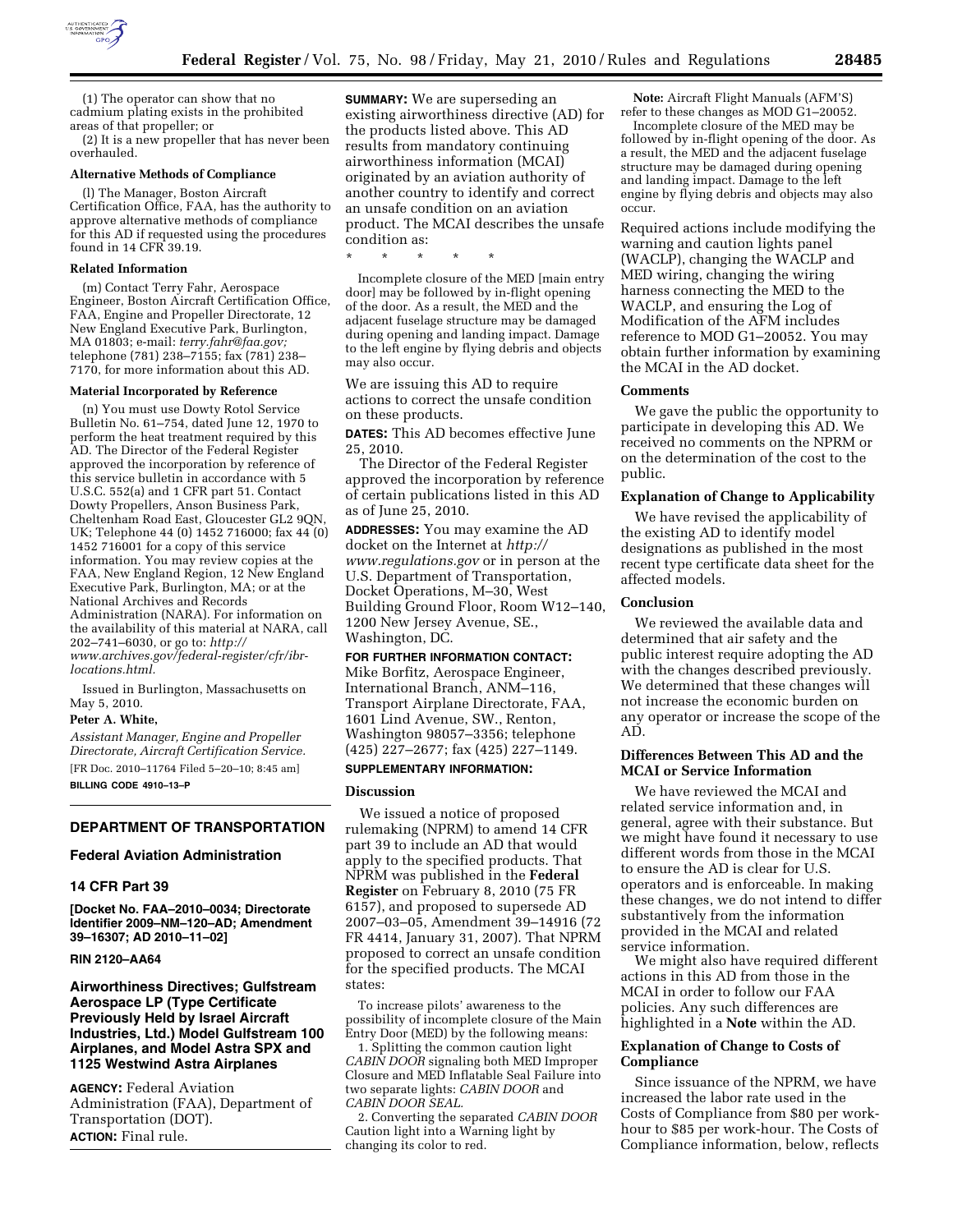this increase in the specified hourly labor rate.

## **Costs of Compliance**

Based on the service information, we estimate that this AD will affect about 120 products of U.S. registry.

The actions that are required by AD 2007–03–05 and retained in this AD take about 1 work-hour per product, at an average labor rate of \$85 per work hour. Based on these figures, the estimated cost of the currently required actions is \$85 per product.

We estimate that it will take about 60 additional work-hours per product to comply with the new basic requirements of this AD. Required parts will cost about \$600 per product. The average labor rate is \$85 per work-hour. Where the service information lists required parts costs that are covered under warranty, we have assumed that there will be no charge for these costs. As we do not control warranty coverage for affected parties, some parties may incur costs higher than estimated here. Based on these figures, we estimate the cost of the AD on U.S. operators to be \$684,000, or \$5,700 per product.

### **Authority for This Rulemaking**

Title 49 of the United States Code specifies the FAA's authority to issue rules on aviation safety. Subtitle I, section 106, describes the authority of the FAA Administrator. ''Subtitle VII: Aviation Programs,'' describes in more detail the scope of the Agency's authority.

We are issuing this rulemaking under the authority described in ''Subtitle VII, Part A, Subpart III, Section 44701: General requirements.'' Under that section, Congress charges the FAA with promoting safe flight of civil aircraft in air commerce by prescribing regulations for practices, methods, and procedures the Administrator finds necessary for safety in air commerce. This regulation is within the scope of that authority because it addresses an unsafe condition that is likely to exist or develop on products identified in this rulemaking action.

# **Regulatory Findings**

We determined that this AD will not have federalism implications under Executive Order 13132. This AD will not have a substantial direct effect on the States, on the relationship between the national government and the States, or on the distribution of power and responsibilities among the various levels of government.

*For the reasons discussed above, I certify this AD:* 

1. Is not a ''significant regulatory action'' under Executive Order 12866;

2. Is not a "significant rule" under the DOT Regulatory Policies and Procedures (44 FR 11034, February 26, 1979); and

3. Will not have a significant economic impact, positive or negative, on a substantial number of small entities under the criteria of the Regulatory Flexibility Act.

We prepared a regulatory evaluation of the estimated costs to comply with this AD and placed it in the AD docket.

### **Examining the AD Docket**

You may examine the AD docket on the Internet at *http:// www.regulations.gov;* or in person at the Docket Operations office between 9 a.m. and 5 p.m., Monday through Friday, except Federal holidays. The AD docket contains the NPRM, the regulatory evaluation, any comments received, and other information. The street address for the Docket Operations office (telephone (800) 647–5527) is in the **ADDRESSES** section. Comments will be available in the AD docket shortly after receipt.

#### **List of Subjects in 14 CFR Part 39**

Air transportation, Aircraft, Aviation safety, Incorporation by reference, Safety.

### **Adoption of the Amendment**

■ Accordingly, under the authority delegated to me by the Administrator, the FAA amends 14 CFR part 39 as follows:

### **PART 39—AIRWORTHINESS DIRECTIVES**

■ 1. The authority citation for part 39 continues to read as follows:

**Authority:** 49 U.S.C. 106(g), 40113, 44701.

#### **§ 39.13 [Amended]**

■ 2. The FAA amends § 39.13 by removing Amendment 39–14916 (72 FR 4414, January 31, 2007) and adding the following new AD:

**2010–11–02 Gulfstream Aerospace LP (Type Certificate Previously Held by Israel Aircraft Industries, Ltd.):**  Amendment 39–16307. Docket No. FAA–2010–0034; Directorate Identifier 2009–NM–120–AD.

#### **Effective Date**

(a) This airworthiness directive (AD) becomes effective June 25, 2010.

### **Affected ADs**

(b) This AD supersedes AD 2007–03–05, Amendment 39–14916.

#### **Applicability**

(c) This AD applies to Gulfstream Aerospace LP ( $\overline{T}$ ype Certificate previously

held by Israel Aircraft Industries, Ltd.) Model Gulfstream 100 airplanes; and Model Astra SPX and 1125 Westwind Astra airplanes; certificated in any category; all serial numbers.

#### **Subject**

(d) Air Transport Association (ATA) of America Code 31: Instruments.

#### **Reason**

(e) The mandatory continuing airworthiness information (MCAI) states:

To increase pilots' awareness to the possibility of incomplete closure of the Main Entry Door (MED) by the following means:

1. Splitting the common caution light *CABIN DOOR* signaling both MED Improper Closure and MED Inflatable Seal Failure into two separate lights: *CABIN DOOR* and *CABIN DOOR SEAL.* 

2. Converting the separated *CABIN DOOR*  Caution light into a Warning light by changing its color to red.

**Note:** Aircraft Flight Manuals (AFMs) refer to these changes as MOD G1–20052.

Incomplete closure of the MED may be followed by in-flight opening of the door. As a result, the MED and the adjacent fuselage structure may be damaged during opening and landing impact. Damage to the left engine by flying debris and objects may also occur.

Required actions include modifying the warning and caution lights panel (WACLP), changing the WACLP and MED wiring, changing the wiring harness connecting the MED to the WACLP, and ensuring the Log of Modification of the AFM includes reference to MOD G1–20052.

#### **Restatement of Requirements of AD 2007– 03–05, With No Changes**

(f) Unless already done, do the following actions. Within 10 days after February 15, 2007 (the effective date of AD 2007–03–05), amend Section IV, Normal Procedures, of the following Gulfstream airplane flight manuals (AFMs): Model 1125 Astra, 25W–1001–1; Model Astra SPX, SPX–1001–1; and Model G100, G100–1001–1; as applicable; to include the following statement. Insertion of copies of this AD at the appropriate places of the AFMs is acceptable.

''1. BEFORE ENGINE START:

(PRE and POST Mod 20052/Gulfstream Service Bulletin 100–31–284):

CABIN DOOR—CLOSED (Physically verify door latch handle pin is fully engaged in the handle lock)

- 2. BEFORE TAXIING:
- Change the CABIN DOOR procedure as follows (POST Mod 20052/Gulfstream
- Service Bulletin 100–31–284):
- Check CABIN DOOR light—OUT
- 3. BEFORE TAKE–OFF:
- Insert between the POSITION lights switch and the THRUST LEVERS procedures:
- (PRE Mod 20052/Gulfstream Service Bulletin 100–31–284):
- Check CABIN DOOR light—OUT (50% N1 may be required)
- (POST Mod 20052/Gulfstream Service Bulletin 100–31–284):
- Check CABIN DOOR light—OUT
- CABIN DOOR SEAL light—OUT (50% N1 may be required)''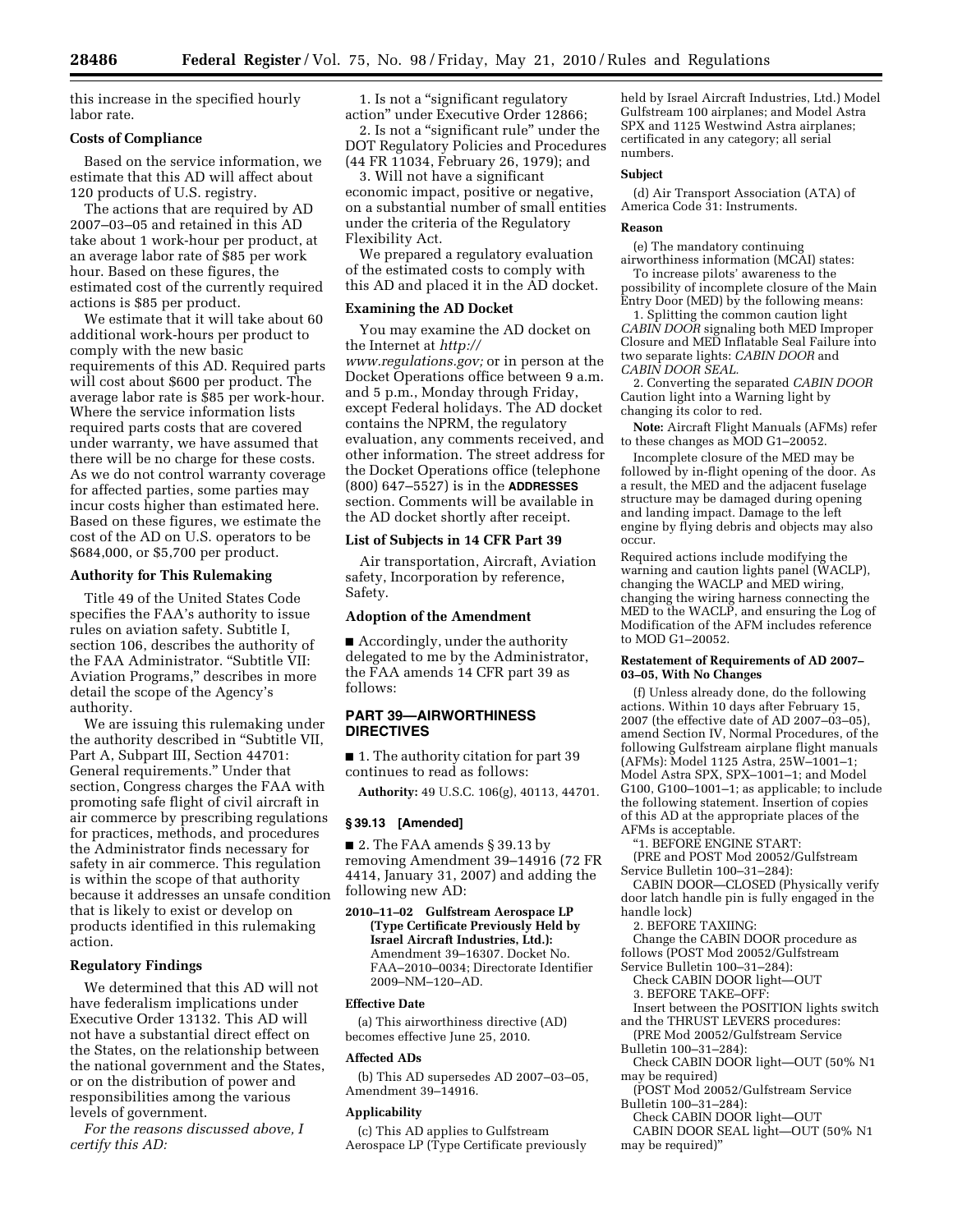**Note 1:** Mod 20052 is equivalent to Gulfstream Service Bulletin 100–31–284, dated August 17, 2006.

**Note 2:** This AD may be accomplished by a holder of a Private Pilot's License.

#### **NEW REQUIREMENTS OF THIS AD:**

### **Actions and Compliance**

(g) Unless already done, for all airplanes except airplane serial number 158, do the following actions.

(1) Within 250 flight hours after the effective date of this AD: Modify the WACLP in accordance with the Accomplishment Instructions of the applicable service bulletin identified in Table 1 of this AD.

# TABLE 1—MODIFICATION SERVICE INFORMATION

| Honeywell Service<br>Bulletin-                        | Dated-                                             |
|-------------------------------------------------------|----------------------------------------------------|
| 80-0548-31-0001<br>80-0548-31-0002<br>80-5090-31-0001 | April 1, 2006.<br>March 1, 2006.<br>March 1, 2006. |

(2) Within 250 flight hours after the effective date of this AD: Change the WACLP and MED wiring in accordance with the Accomplishment Instructions of Gulfstream Service Bulletin 100–31–284, dated August 17, 2006.

(3) Within 250 flight hours after the effective date of this AD: Change the wiring harness connecting the MED to the WACLP in accordance with the Accomplishment

Instructions of Gulfstream Service Bulletin 100–31–284, dated August 17, 2006.

(4) Within 250 flight hours after the effective date of this AD: Verify that the Log of Modification of the relevant airplane flight manual (AFM) includes reference to MOD G1–20052, and, if no reference is found, revise the Log of Modification of the AFM to include reference to the modification.

(5) Doing the modifications specified in paragraphs  $(g)(1)$ ,  $(g)(2)$ ,  $(g)(3)$ , and  $(g)(4)$  of this AD terminates the requirements of paragraph (f) of this AD, and after the modifications have been done, the AFM limitation required by paragraph (f) of this AD may be removed from the AFM.

#### **FAA AD Differences**

**Note 3:** This AD differs from the MCAI and/or service information as follows: Paragraph (g)(5) of this AD mandates a terminating action. However, Israeli Airworthiness Directive 31–06–11–05, dated May 27, 2009, does not explicitly mandate a terminating action. This difference has been coordinated with the Civil Aviation Authority of Israel.

### **Other FAA AD Provisions**

(h) The following provisions also apply to this AD:

(1) *Alternative Methods of Compliance (AMOCs):* The Manager, International Branch, ANM–116, Transport Airplane Directorate, FAA, has the authority to approve AMOCs for this AD, if requested using the procedures found in 14 CFR 39.19. Send information to *Attn:* Mike Borfitz,

# TABLE 2—SERVICE INFORMATION

Aerospace Engineer, International Branch, ANM–116, Transport Airplane Directorate, FAA, 1601 Lind Avenue, SW., Renton, Washington 98057–3356; telephone (425) 227–2677; fax (425) 227–1149. Before using any approved AMOC on any airplane to which the AMOC applies, notify your principal maintenance inspector (PMI) or principal avionics inspector (PAI), as appropriate, or lacking a principal inspector, your local Flight Standards District Office. The AMOC approval letter must specifically reference this AD.

(2) *Airworthy Product:* For any requirement in this AD to obtain corrective actions from a manufacturer or other source, use these actions if they are FAA-approved. Corrective actions are considered FAA-approved if they are approved by the State of Design Authority (or their delegated agent). You are required to assure the product is airworthy before it is returned to service.

(3) *Reporting Requirements:* For any reporting requirement in this AD, under the provisions of the Paperwork Reduction Act (44 U.S.C. 3501 *et seq.*), the Office of Management and Budget (OMB) has approved the information collection requirements and has assigned OMB Control Number 2120–0056.

### **Related Information**

(i) Refer to MCAI Israeli Airworthiness Directive 31–06–11–05, dated May 27, 2009, and the applicable service information identified in Table 2 of this AD for related information.

| Service information |                  |
|---------------------|------------------|
|                     | August 17, 2006. |
|                     | April 1, 2006.   |
|                     | March 1, 2006.   |
|                     | March 1, 2006.   |

#### **Material Incorporated by Reference**

(j) You must use the service information contained in Table 3 of this AD to do the

actions required by this AD, unless the AD specifies otherwise.

(1) The Director of the Federal Register approved the incorporation by reference of

the service information contained in Table 3 of this AD under 5 U.S.C. 552(a) and 1 CFR part 51.

#### TABLE 3—MATERIAL INCORPORATED BY REFERENCE

| Service information | Date                          |
|---------------------|-------------------------------|
|                     | <sup>1</sup> August 17, 2006. |
|                     | April 1, 2006.                |
|                     | March 1, 2006.                |
|                     | March 1, 2006.                |

(2) For Gulfstream service information identified in this AD, contact Gulfstream Aerospace Corporation, P.O. Box 2206, Mail Station D–25, Savannah, Georgia 31402– 2206; telephone 800–810–4853; fax 912–965– 3520; e-mail *pubs@gulfstream.com;* Internet *http://www.gulfstream.com/ product*\_*support/technical*\_*pubs/pubs/ index.htm.* For Honeywell service information identified in this AD, contact

Honeywell Aerospace, Technical Publications and Distribution, M/S 2101– 201, P.O. Box 52170, Phoenix, Arizona 85072–2170; telephone 602–365–5535; fax 602–365–5577; Internet *http:// www.honeywell.com.* 

(3) You may review copies of the service information at the FAA, Transport Airplane Directorate, 1601 Lind Avenue, SW., Renton, Washington. For information on the

availability of this material at the FAA, call 425–227–1221.

(4) You may also review copies of the service information that is incorporated by reference at the National Archives and Records Administration (NARA). For information on the availability of this material at NARA, call 202–741–6030, or go to: *http://www.archives.gov/federal*\_*register/*